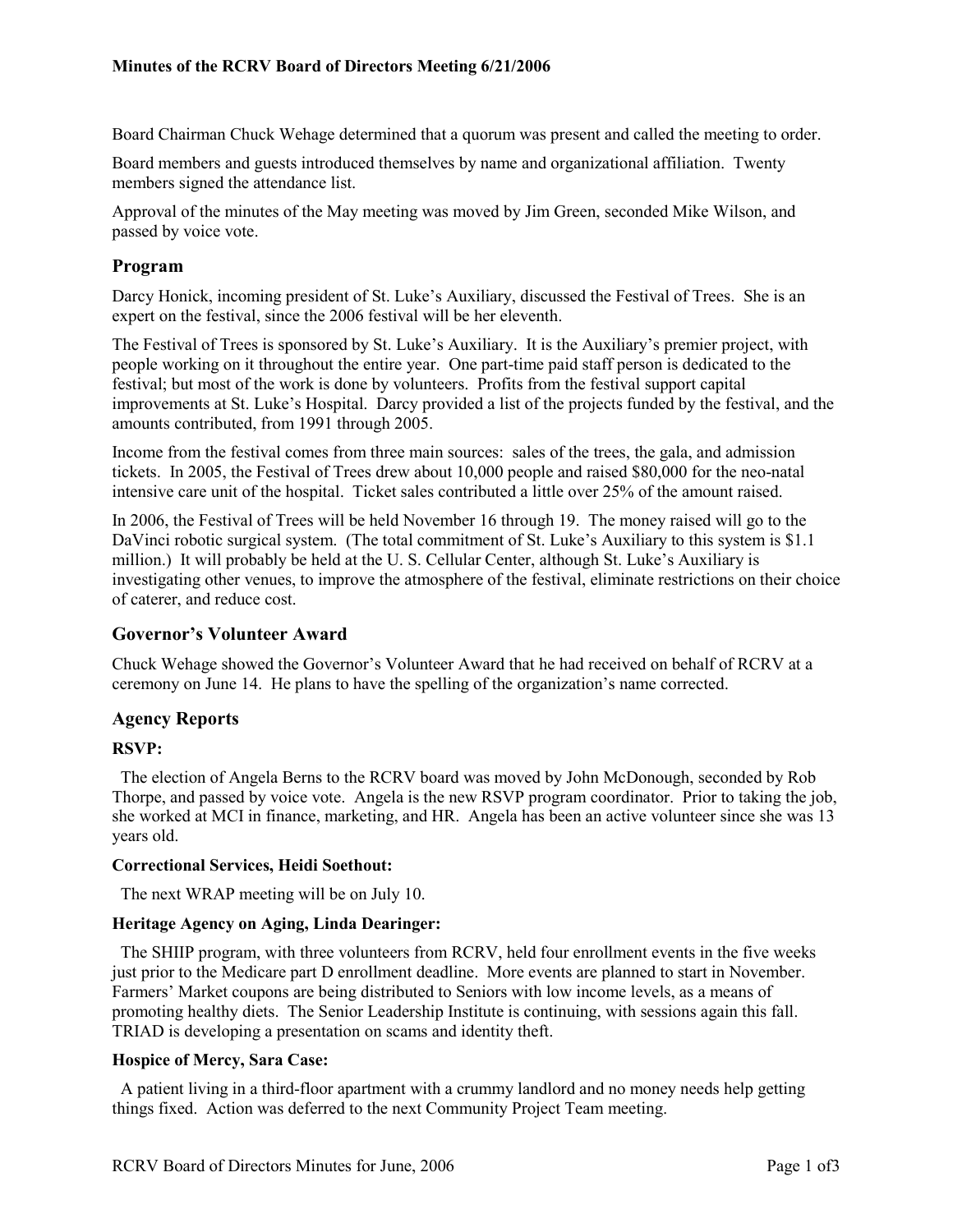# **Heart of Iowa, Myrna Loehrlein:**

This was a special "share the joy day" for Myrna. Heart of Iowa is working on a playground project to deepen the fall zone, add a gate, and fix some playground equipment. They need storage for tricycles.

#### **Red Cross, Joan Schaffer:**

The Red Cross will be holding volunteer recognition on August 4. They are contemplating the new hurricane season.

## **Options of Linn County, Wayne Clayton:**

During the past month, Option's activity with RCRV has centered on repair of switches. We are currently preparing for updating our accreditation, which occurs every 3 years. RCRV's assistive tech has been a featured asset of ours in past accreditation surveys, and we plan on that again this year.

## **Committee Reports**

#### **Community Projects, John McDonough:**

John Wauer and team designed and built a ramp during the last period.

Keith Sutherland agreed to look into designing a ramp for the Safe Place Foundation is SE CR.

I designed a ramp for Aging Services using the ramp that will be removed materials from a ramp in a home in NE CR to a home in NW Cedar Rapids that needs a ramp now. The home owner will build the ramp.

Keith Sutherland is designing a ramp in Marion which is now ready for build. Funding is available. Build should start shortly.

The Modular Ramp Team now has a web based procedure for designing and building of ramps. It is a well written procedure. Good Work. The team designed a steel bracket that could be used to anchor the bottom of the ramp railings securely without digging holes. P and D Welding provided the first prototype at no cost. Remainder parts will cost about \$40 each. Aging Services indicated that they would provide funding for us to get a half a dozen for future ramp builds.

Vern Jackson reported that the moneys have been awarded for the build of a new Observatory to the tune of \$2.5 Million. Build should start shortly.

Several home inspections have been completed for Aging Services.

We are still working on Science Station tasks.

RCRV provided parking attendant, ushers and helpers for getting on and off the stage at Linn-Mar for the recent Governor Award Ceremonies that Sally Pederson performed on behalf of the Governor. We had over 800 folks in attendance at this event. Things really ran smoothly.

Several requests have been made by local nonprofits to help in setting up networks for their computer systems.

We also need to provide a book reviewer for North English's Community Centers Books. June 20, 2006

#### **Communications, Rod Thorpe:**

The target for completing the writing of the July newsletter is June 30.

#### **Data Base, Bill Ellis:**

The data base is up to date.